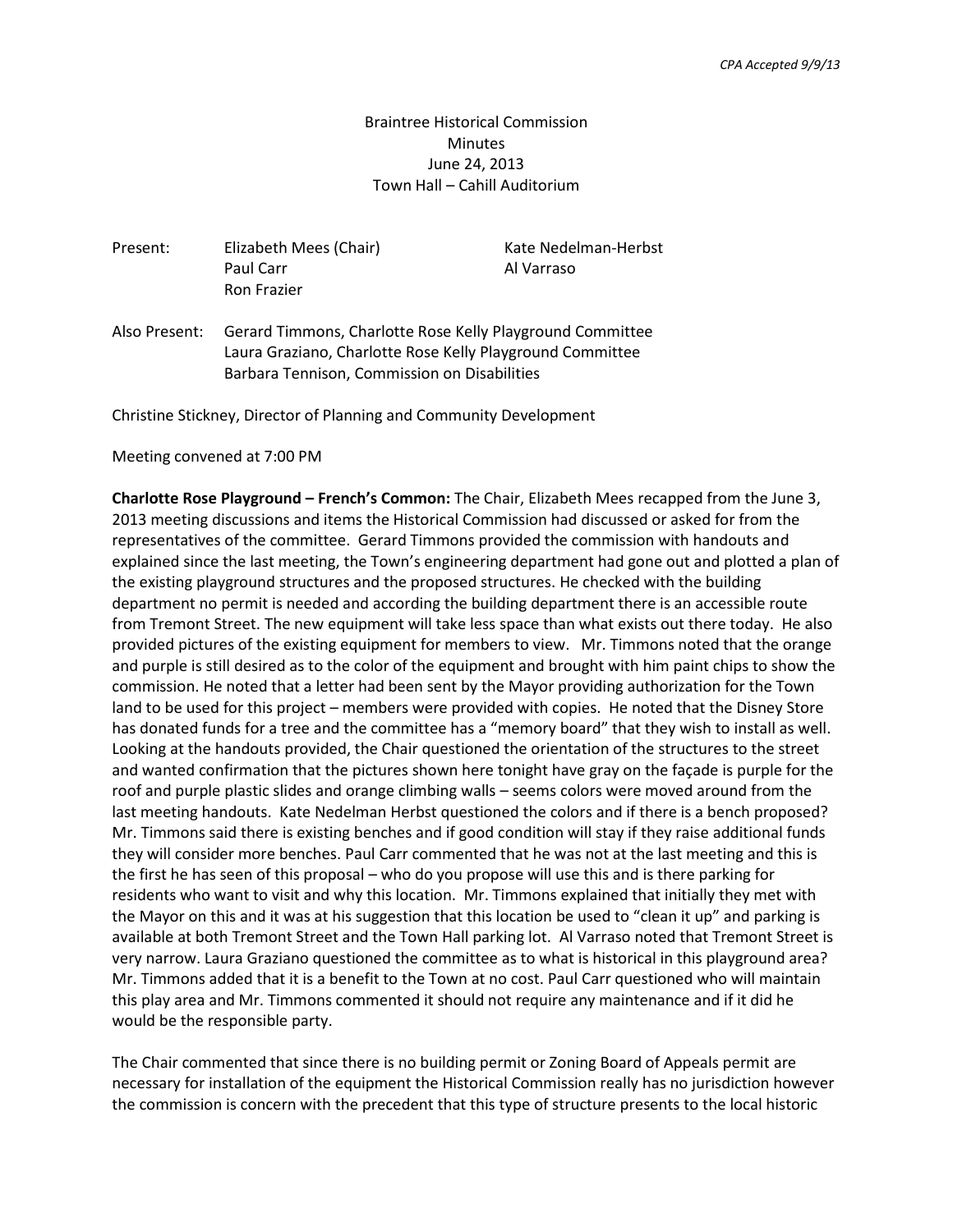*CPA Accepted 9/9/13*

## Page 2 BHC Minutes 6/24/13

district. Barbara Tennison of the Commission of Disability commented that there is a lot of confusion in the Town departments as to the Americans with Disabilities Act (ADA) as to administration and accountability. She commented the Inspectional Services and the recreation department needs to verify this is accessible to all; there is an accessible route to the equipment and parking. The Chair commented that the Historical Commission are "stewards" for the district and explained that normally if a building permit is to be obtained the applicant comes before the commission to obtain a Certificate of Appropriateness, however this is a different situation since no permits are required. The Chair suggested a draft letter with suggestions be developed and sent to the Mayor addressing issues such as; Use of subdued colors given its placement in the Local Historic District, We agree with the placement of reasonable plaque providing acknowledgment and a strong recommendation for consultation with the neighbors to educate what is going to be installed. Discussion as to the visibility from the street was raised and given its location it appears to be well behind the courts from Tremont and under the trees from JFK Memorial Drive. Members felt the accessibility is an issue that should be addressed.

Ron Frazier **MOTION** to send a letter to the Mayor, copied to the Charlotte Rose Committee, that explains since there is no building permit required that he Historical Commission can only make recommendations that the Mayor address the issues of use of subdued colors, consultation with the neighborhood, placement of a plaque, maintenance and ADA accessibility and regulatory requirements, seconded by Paul Carr – unanimously voted. Ms. Graziano and Mr. Timmons thanked the committee and departed the meeting.

## **Old Business:**

*Old Thayer Front Doors* – At the last meeting Paul and Al were absent so the discussion of whether the doors should be painted or stained was continued. Members reviewed the conceptual renderings of the doors provided by BH+A. Elizabeth noted that heavy duty paint – "scuff master" is being used for these types of entries – to help with maintenance. Christine commented that the members should look at the front doors of Town Hall – those were stained – they get direct sunlight and are on a northeast face – maintenance of the doors has not been accomplished as to oil/stain. Paul Carr noted this is prominent entry and he feels that in the past they were probably stained. Discussion continued as to the pros and cons of each option. Christine commented that decisions need to be made in order to not lose this construction season. Kate Nedelman Herbst **MOTION** to approve the design of the doors as designed, seconded by Ron Frazier – unanimously voted. Ron Frazier commented that if stained the type of wood will be critical to the appearance – does anyone have an idea of what will be used. Elizabeth Mees suggested BH+A be asked about an "add/deduct" in the specifications for both options. Paul Carr **MOTION** to require a stain grade front door conditional on the appropriate wood stock is utilized, seconded by Al Varraso – unanimously voted.

*Historic Inventory Project* – Christine reported that the contract is at the Town awaiting endorsement of the Mayor should be done shortly.

*RFQ/RFP Town Hall Assessment* – The solicitation is out however an issue has arisen with a letter sent from the Boston Chapter of the American Institute of Architects (AIA) challenging the Town's solicitation for a price. The issue is being reviewed by the Town Solicitor and Procurement Officer and more than likely an addendum will be issued extending the time.